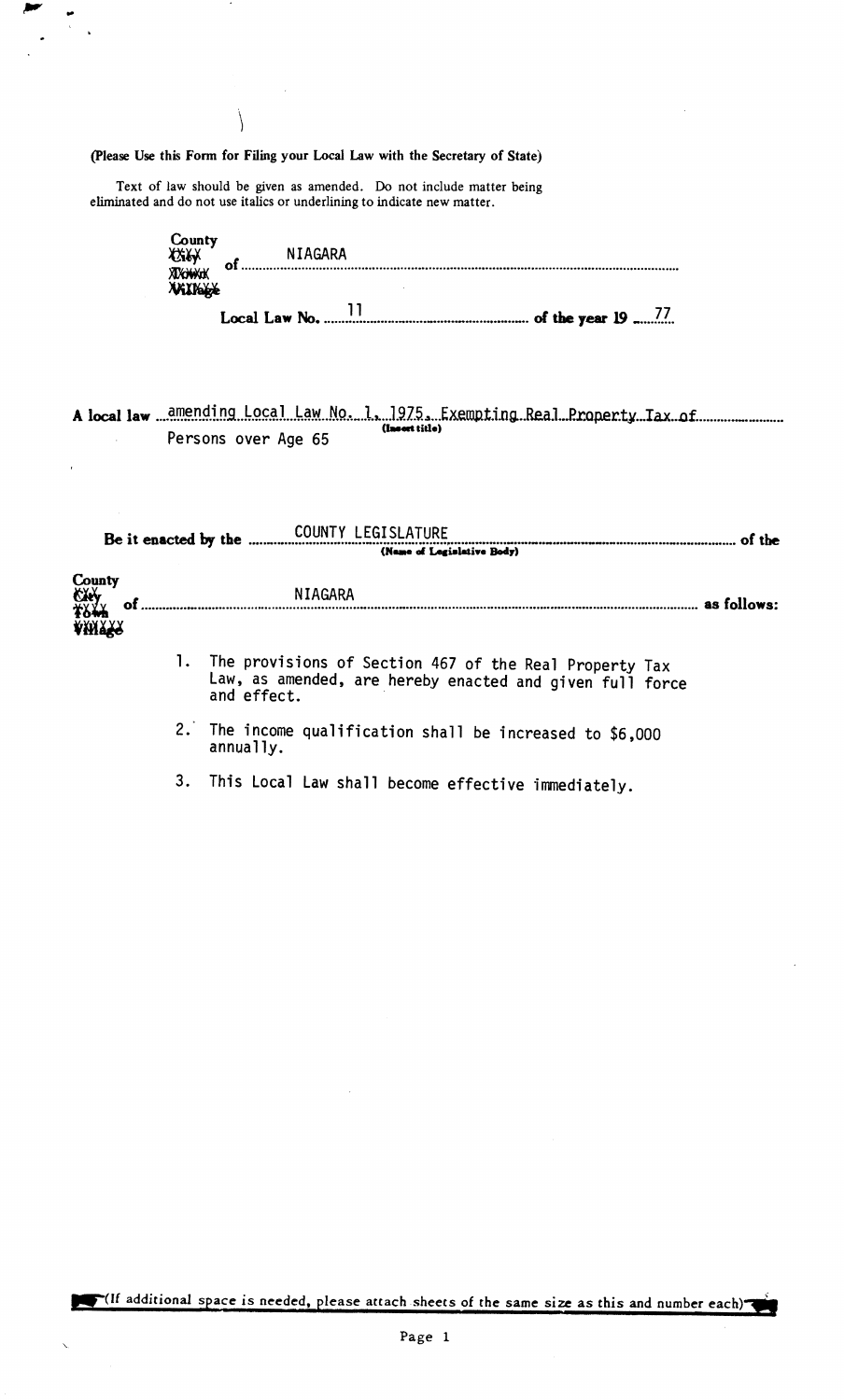(Complete the certification in the paragraph which applies to the filing of this local law and strike out the matter therein which is not applicable.)

 $\hat{\mathbf{p}}$  .

 $\overline{a}$ 

 $\bullet$  $\bar{\mathbf{v}}$  $\bar{\mathcal{A}}$ 

|    | 1. (Final adoption by local legislative body only.)                                                                                                                                 |
|----|-------------------------------------------------------------------------------------------------------------------------------------------------------------------------------------|
|    |                                                                                                                                                                                     |
|    | County<br>Village                                                                                                                                                                   |
|    |                                                                                                                                                                                     |
|    | 2. (Passage by local legislative body with approval or no disapproval by Elective Chief Executive Officer,*<br>or repassage after disapproval.)                                     |
|    |                                                                                                                                                                                     |
|    | County<br>Village<br>not disapproved                                                                                                                                                |
|    | repassed after disapproval                                                                                                                                                          |
|    | provisions of law.                                                                                                                                                                  |
|    | 3. (Final adoption by referendum.)                                                                                                                                                  |
|    | I hereby certify that the local law annexed hereto, designated as local law No.  of 19                                                                                              |
|    | County<br>(Name of Legislative Body)<br>Village<br>not disapproved                                                                                                                  |
|    | repassed after disapproval                                                                                                                                                          |
|    | mandatory<br>referendum, and received the affirmative vote of a majority of the qualified electors voting<br>permissive                                                             |
|    | general<br>annual                                                                                                                                                                   |
|    | cable provisions of law.                                                                                                                                                            |
| 4. | (Subject to permissive referendum, and final adoption because no valid petition filed requesting<br>referendum.)                                                                    |
|    |                                                                                                                                                                                     |
|    | County<br>of the XXXX of NIAGARA was duly passed by the COUNTY LEGISLATURE<br>(Name of Legislative Body)<br><b>XXXXXc</b>                                                           |
|    | <b>BAXXXXXXXXXX</b><br>November 15, 19.77 and was approved<br>by the CHAIRMAN OF LEGISLATURE on                                                                                     |
|    | Elective Chief Executive Officer *<br><b>F&amp;XXXXXXXXXXXXXXXXXXXXX</b><br>November 15,                                                                                            |
|    | valid petition requesting such referendum having been filed, said local law was deemed duly adopted on<br>December 30, 19.77., in accordance with the applicable provisions of law. |
|    |                                                                                                                                                                                     |

·Elective Chief Executive OffICer means or includes the chief executive officer of a county elected on a county-wide basis or, if there be none, the chairman of the county legislative body, the mayor of a city or village or the supervisor of a town, where such officer is vested with power to approve or veto local laws or ordinances.